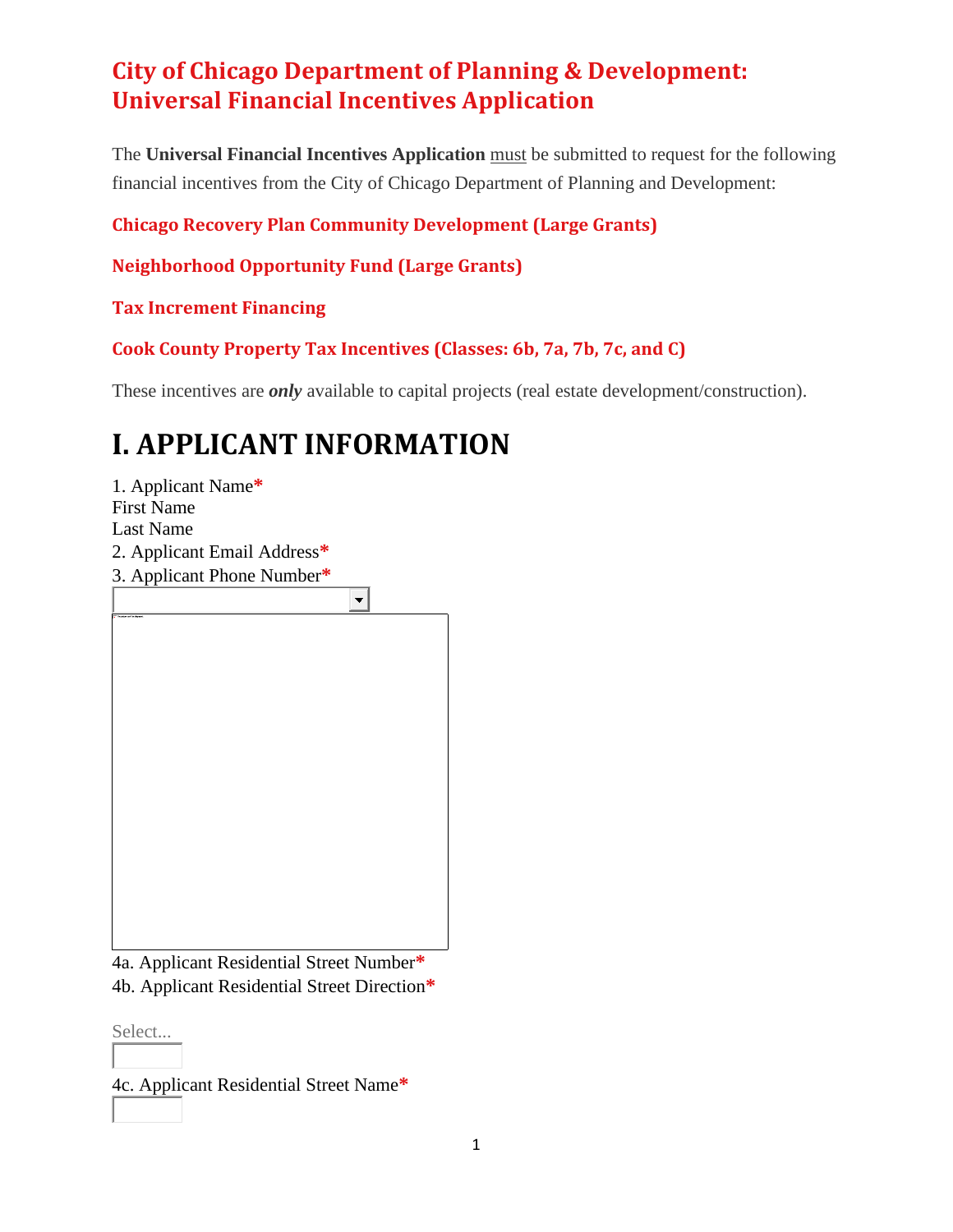4d. Applicant Residential Street Type**\***

Select...

4e. Applicant Residential Apt/Unit/#

4f. Applicant Residential Zip Code**\*** 5a. Applicant Legal Business Name**\***

5b. Applicant Business DBA**\***

6a. Applicant Business Street Number**\*** 6b. Applicant Business Street Direction**\***

Select...

6c. Applicant Business Street Name**\***

6d. Applicant Business Street Type**\***

Select...

6e. Applicant Business Apt/Unit/#

6f. Applicant Business Zip Code**\***

## **II. PROJECT INFORMATION**

1a. Project Street Number(s)

Please separate multiple street numbers with a comma (**,**). 1b. Project Street Direction**\***

Select...

1c. Project Street Name**\***

Select...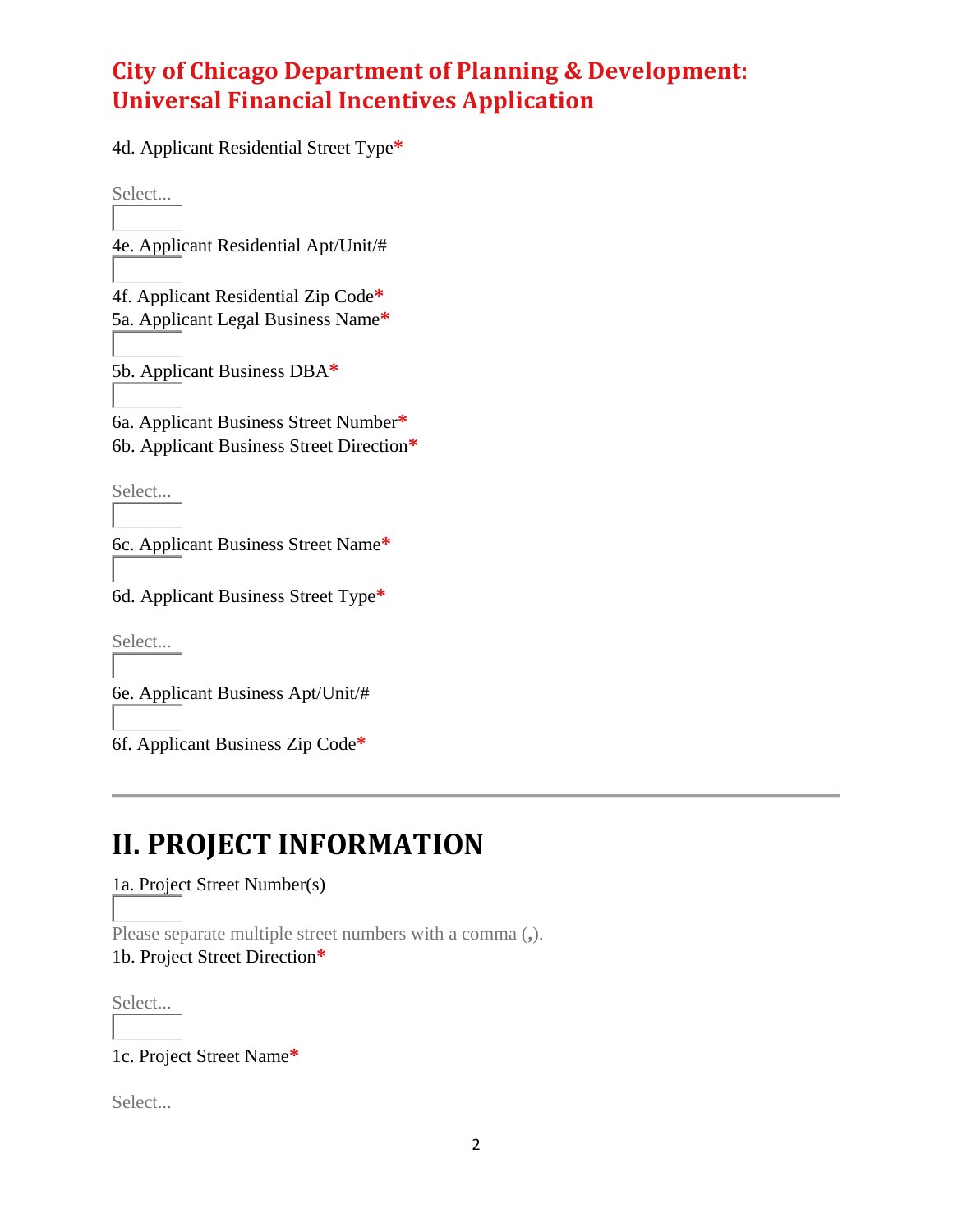1d. Project Apt/Unit/# 1e. Project Zip Code**\*** 2. Project Property Identification Number (PIN)**\*** Limit: 14 characters Provide the 14-digit PIN for the Project site. Include only numbers - no dashes or spaces. The project site has more than one PIN.**\***  $\circ$ Yes  $\circ$ No 3. Project Name**\*** This may be the same as the Applicant Legal Business Name or Applicant Business DBA. 4. Project Summary**\*** Limit: 150 words

Provide a concise, three- to four-sentence summary of the proposed development Project. 5. Select the type of development that best describes the Project.**\***

Select...

6. Select the type of financial incentive being requested for the Project.**\***

Select...

7. Select the Applicant's relationship to the Project site.**\***

Select...

8. Provide the Applicant's site control documentation for the Project site.**\*** Choose File

Select up to 6 files to attach. No files have been attached yet. You may add 6 more files.

Acceptable file types: .doc, .docx, .pdf, .gif, .jpg, .jpeg, .png, .tif, .tiff

Accepted forms of site control include:

• Lease of three (3) or more years for the project location in the Applicant's name and a letter of consent from the property owner.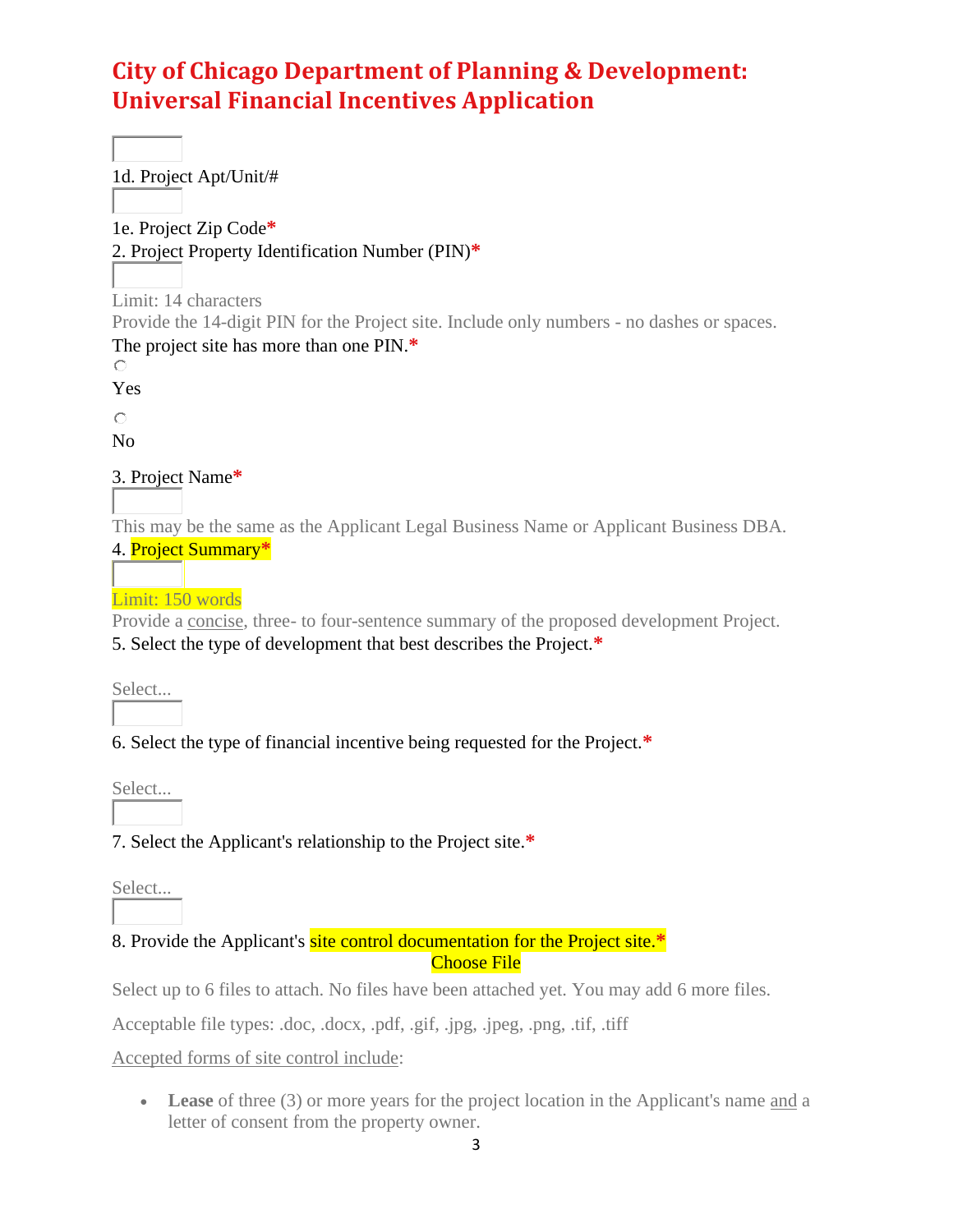- **Deed** for the project location in the Applicant's name.
- **Real Estate Contract** for the project location in the Applicant's name.
- **Letter of Intent** to purchase or lease the project location, signed by the Applicant and the current property owner.

### 9. Is the Project occupying property that has been vacant or abandoned for 24 consecutive months?**\***

 $\circ$ 

Yes

 $\circ$ 

No

## **III. PROJECT SITE CURRENT CONDITIONS**

- 1. Total Current Land SF (property)**\***
- 2. Total Current Building SF (structures)**\***
- 3. Select ALL uses currently occupying the Project site.**\*** П

Retail

 $\Box$ 

**Office** 

 $\Box$ 

Industrial

 $\Box$ 

Hotel

П

Institutional (Healthcare/Education)

 $\Box$ 

Residential

П

No uses are currently occupying the Project site.

4. Describe the current, physical conditions of the Project site.**\***

| . .<br>w |  |
|----------|--|

Limit: 750 words Address the following: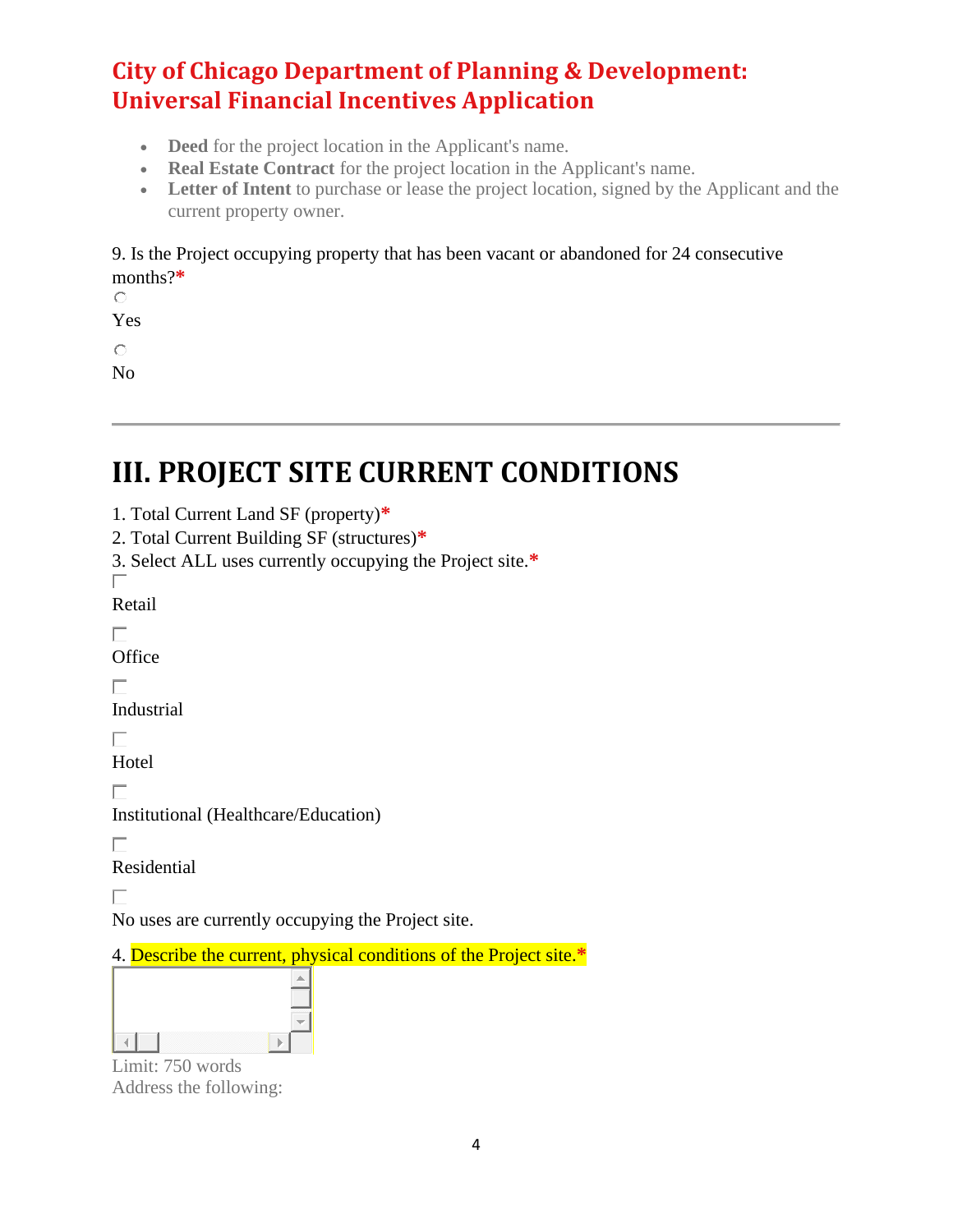- 1. The condition of the land and all existing structures.
- 2. The suitability of the site for the proposed development.
- 3. Any confirmed (or perceived) significant issues (i.e. environmental contamination, failing roof, etc).

### 5. Provide current photos of the Project site, including the interior and exterior of all existing structures.**\***

### Choose File

Select up to 20 files to attach. No files have been attached yet. You may add 20 more files.

Acceptable file types: .doc, .docx, .pdf, .gif, .jpg, .jpeg, .png, .tif, .tiff, .3gp, .avi, .flv, .m4v, .mkv, .mov, .mp4, .mpg, .webm, .wmv

# **IV. PROJECT SITE FUTURE CONDITIONS**

- 1. Total Proposed Land SF (property)**\***
- 2. Total Proposed Building SF (structures)**\***
- 3. Select ALL uses proposed for the Project site.**\***

П Retail

**Office** 

 $\Box$ 

Industrial

 $\Box$ 

Hotel

П.

Institutional (Healthcare/Education)

 $\Box$ 

Residential

### 4. Describe the proposed Project development.**\***



Limit: 1000 words

Provide a detailed description of the *structural rehabilitation or new construction work* planned to accommodate the proposed Project uses and services. DO NOT copy and paste the Project budget or contractor estimate in this field.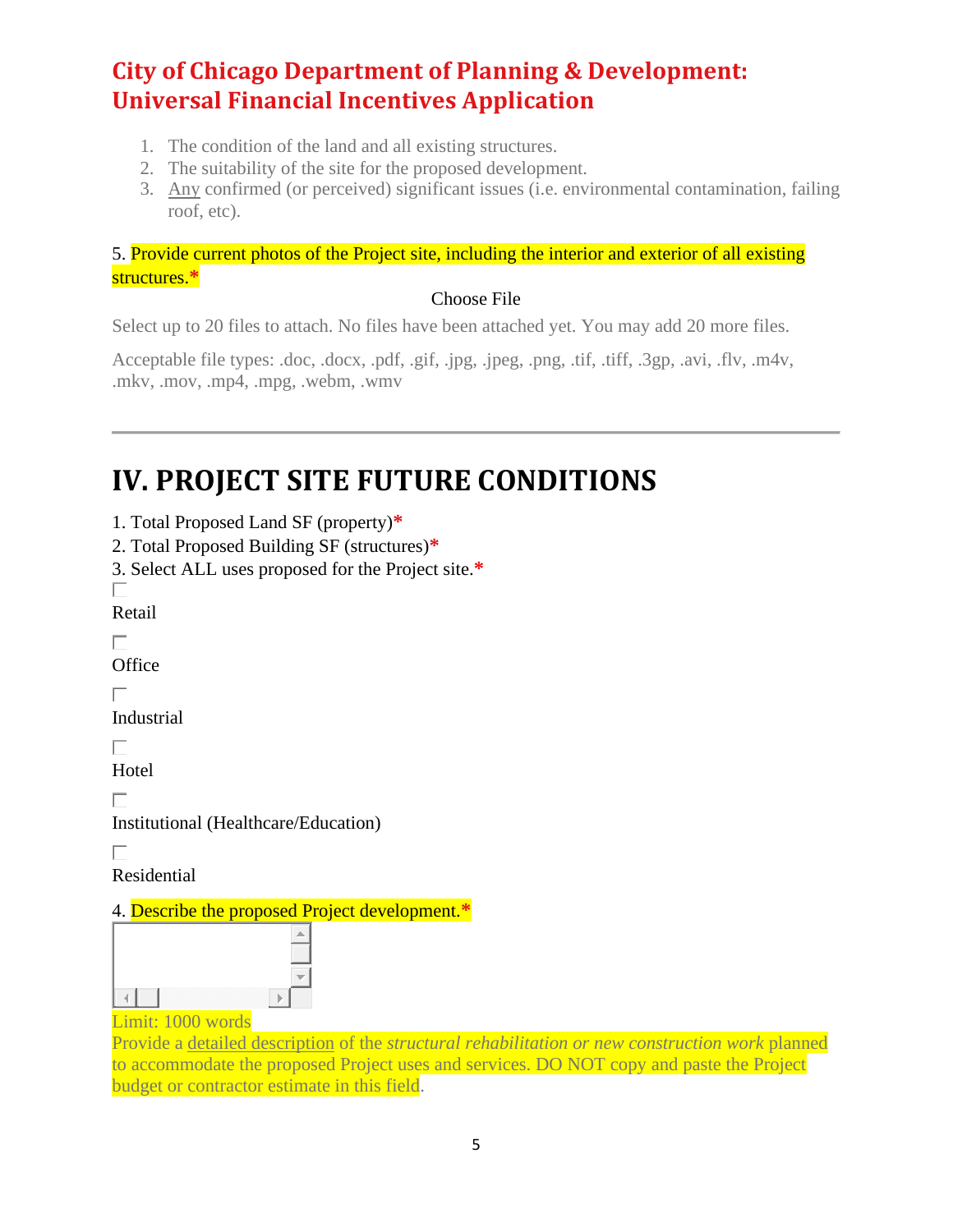## **V. PROJECT IMPACT**

1. Select the Project occupant(s) at completion.**\***

Select...

### 2. List the Project occupant(s) at completion.**\***

Limit: 150 words Provide the legal business names and DBAs of all Project occupants.



Address the following:

- 1. The service(s) to be provided by the Project
- 2. The population(s) to be served by the Project.
- 3. How the Project will either contribute to similar uses in the vicinity or provide uniquely different offerings for the community.
- 4. How the Project will leverage existing or planned development in the vicinity.

# **VI. PROJECT READINESS**

1. Estimated Project Construction Start Date**\***

1. Estimated Project Construction Start Date

Navigate forward to interact with the calendar and select a date. Press the question mark key to get the keyboard shortcuts for changing dates.

2. Estimated Project Construction Completion Date**\***

2. Estimated Project Construction Completion Date

Navigate forward to interact with the calendar and select a date. Press the question mark key to get the keyboard shortcuts for changing dates.

- 3. Estimated Project Occupancy Date**\***
- 3. Estimated Project Occupancy Date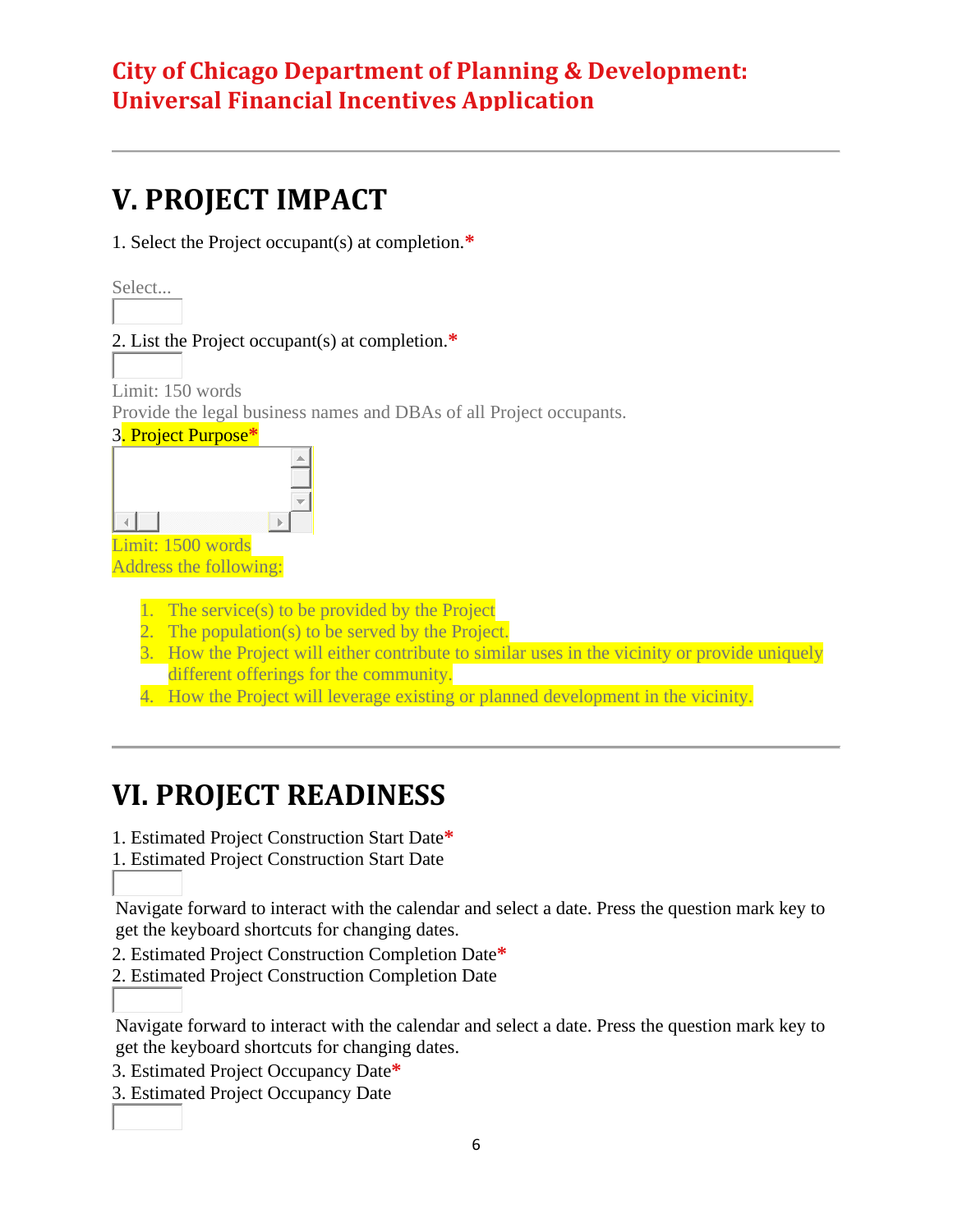Navigate forward to interact with the calendar and select a date. Press the question mark key to get the keyboard shortcuts for changing dates.

### 4. Financial Need Statement**\***

Limit: 500 words

Provide a detailed statement that *accurately and completely* explains why the Project needs financial assistance, including:

- Reasons why the Project would have unacceptable returns without the incentive.
- Particular economic hardships sustained by the Applicant in obtaining financial resources for the Project.

#### 5. Provide the completed Developer Input Form for the Project.**\*** Choose File

Upload a file. No files have been attached yet.

Acceptable file types: .csv, .xls, .xlsx

**Download and save the [DEVELOPER INPUT FORM](https://www.chicago.gov/content/dam/city/depts/dcd/Recovery/FID_Developer_Input_Form.xlsm) to your computer and enter the appropriate data into the required fields.** 

- 1. Review the *Instructions* sheet (first sheet) before completing the form. REQUIRED
- 2. Complete the *Development Assumptions* sheet using the information provided in this application. REQUIRED
- 3. Complete the *Development Costs* sheet using the budget and/or contractor estimate for the Project. REQUIRED
- 4. Complete the *Capital Stack* sheet using the sources and amounts of funds secured, and being requested, for the Project. REQUIRED
- 5. Complete the appropriate *Assumptions* sheets using pro forma information for the proposed Project uses. PREFERRED

### 6. Provide documentation to substantiate the sources of funds being used to finance the project.**\*** Choose File

### Select up to 15 files to attach. No files have been attached yet. You may add 15 more files.

Acceptable file types: .csv, .doc, .docx, .pdf, .gif, .jpg, .jpeg, .png, .tif, .tiff

*The sources and amounts of funds in the attached documentation must match the information provided in the Developer Input Form.* Accepted documents include:

- **Bank account statements** in Applicant's name with account numbers redacted.
- **Loan term sheets** in Applicant's name.
- **Signed and notarized letters** indicating gifts of funds to Applicant.
- **Formal commitments of outside funds** (e.g. tax credits or other grants) to Applicant that specify the nature and terms of the obligations.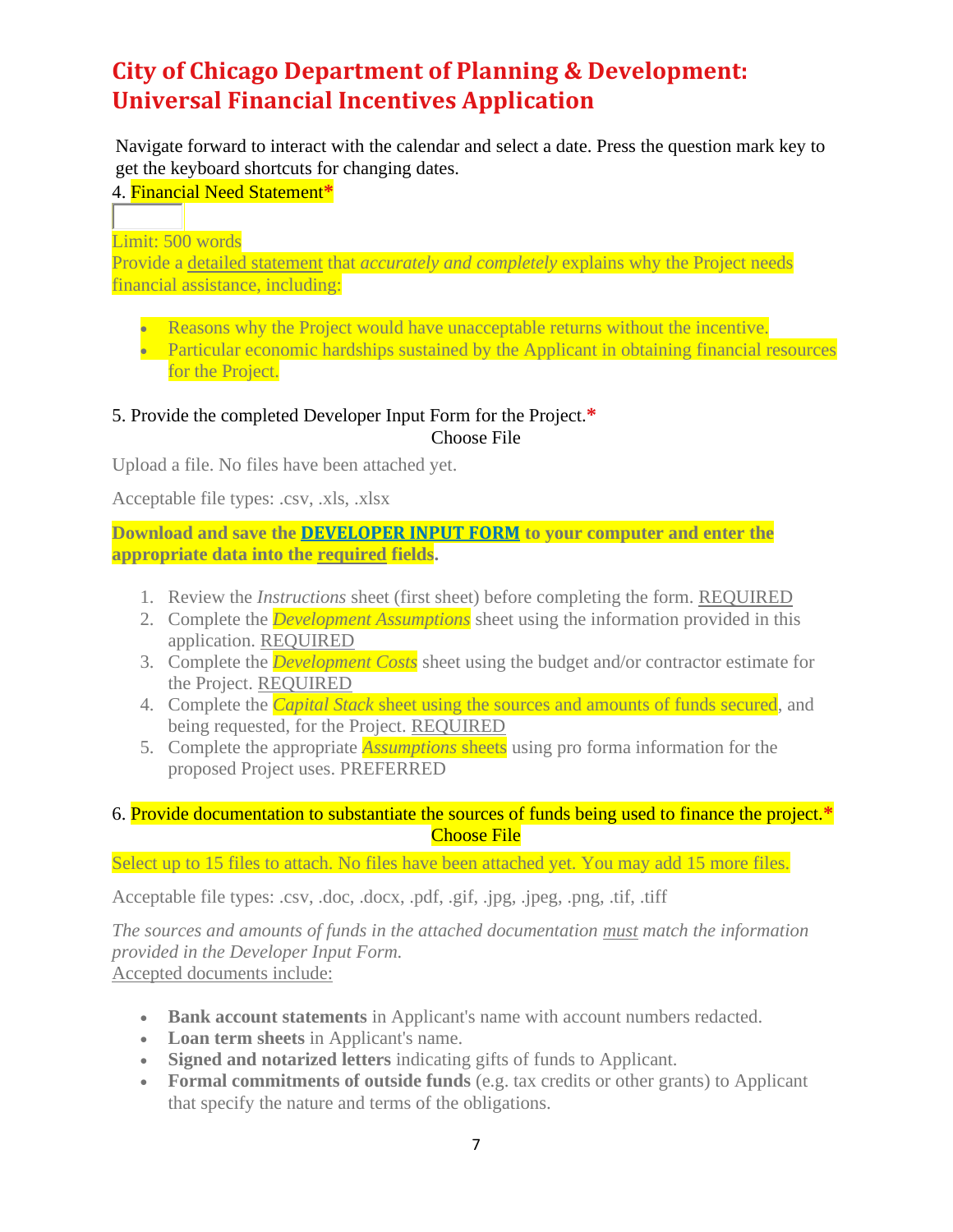7. Provide design and construction documents for the Project.**\***

#### Choose File

Select up to 15 files to attach. No files have been attached yet. You may add 15 more files.

Acceptable file types: .doc, .docx, .pdf, .gif, .jpg, .jpeg, .png, .tif, .tiff, .ppt, .pptx, .xls, .xlsx, .zip

Accepted documents include, but are not limited to:

- Contractor estimates
- Site plans (interior and exterior)
- Architectural elevations
- Architectural renderings

All projects seeking financial incentives should incorporate and reflect the **[City's Draft](http://chrome-extension/efaidnbmnnnibpcajpcglclefindmkaj/viewer.html?pdfurl=https%3A%2F%2Fwww.chicago.gov%2Fcontent%2Fdam%2Fcity%2Fdepts%2Fdcd%2Fdesign%2Fneighborhood_design_guidelines_draft.pdf&chunk=true)  [Neighborhood Design Guidelines](http://chrome-extension/efaidnbmnnnibpcajpcglclefindmkaj/viewer.html?pdfurl=https%3A%2F%2Fwww.chicago.gov%2Fcontent%2Fdam%2Fcity%2Fdepts%2Fdcd%2Fdesign%2Fneighborhood_design_guidelines_draft.pdf&chunk=true)**.

## **VII. CITY POLICY ACKNOWLEDGEMENT**

If the Project is approved for a financial incentive, the applicant must comply with the **[City of](http://chrome-extension/efaidnbmnnnibpcajpcglclefindmkaj/viewer.html?pdfurl=https%3A%2F%2Fwww.chicago.gov%2Fcontent%2Fdam%2Fcity%2Fdepts%2Fdcd%2FRecovery%2Fcity_policies.pdf&chunk=true)  [Chicago Construction Compliance Policies](http://chrome-extension/efaidnbmnnnibpcajpcglclefindmkaj/viewer.html?pdfurl=https%3A%2F%2Fwww.chicago.gov%2Fcontent%2Fdam%2Fcity%2Fdepts%2Fdcd%2FRecovery%2Fcity_policies.pdf&chunk=true)**.

The Applicant acknowledges that the following City of Chicago Construction Compliance requirements will apply to the Project, if approved for a financial incentive:**\*** Use of Minority and Women Business Enterprises (MBE and WBE) П Illinois Prevailing Wage Requirements City of Chicago Residency Requirements П. Employment Plan / Employer Personal Needs Assessment Affordable Requirements Ordinance Incentive Performance Measures

## **VIII. VOLUNTARY APPLICANT INFORMATION**

Select all of the following that apply to how the Applicant identifies.